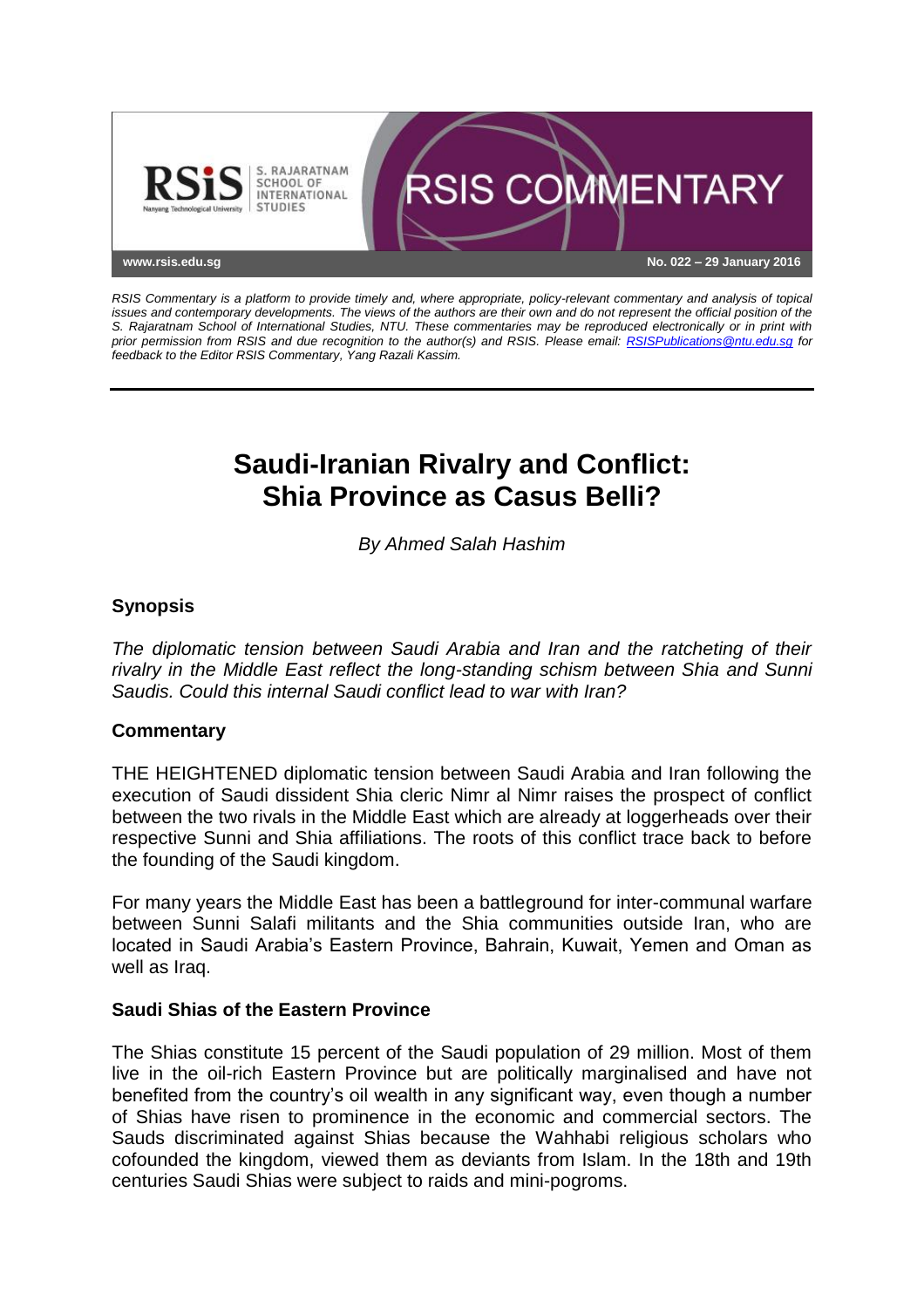The grievances of the Shias are long-standing as is the sensitivity of the Saudis. The Shias began to mobilise and engage in political activism in the 1950s and 1960s. Initially, radical Arab nationalism and Communist ideas made headway among the marginalised Shia youth in the Eastern Province, southern Iraq, Kuwait, and Bahrain. Secular radicalism alarmed the governments and the Shia clerics in those countries. The clerics sought to wean the youth back from secular ideologies.

The Shia-Sunni divide deepened in the 1970s when Saudi Shias studying in Najaf followed the teachings of Iraqi Ayatollah Muhammad Baqir al-Sadr and those of the Iranian Ayatollah Ruhollah Khomeini. Both men called for the clerics to exercise direct political power and not simply act as advisors to the powers that be. While Al Sadr was executed by Saddam Hussein for 'sedition' in April 1980, Khomeini succeeded in accomplishing the Iranian Revolution of 1979. Many Saudi Shia clerics departed for Qom, where they formed *Tajamu Ulama al-Hijaz* and then later *Hezbollah al-Hijaz*, which emerged with a military wing.

Almost concurrently with the occupation of the Grand Mosque of Mecca by Sunni millenarian rebels led by Juhayman al-Utaybi in 1979, thousands of Shias in the Eastern Province clashed with the Saudi National Guard. The rebels adopted the name Islamic Revolution Organization in the Arabian Peninsula. The rebels who survived sought refuge in Iran.

In 1987, over 400 people, most of them Iranian pilgrims were killed in a stampede outside the Grand Mosque in Mecca during the Hajj. Saudi-Iranian relations worsened and subversive actions were launched against Saudi personnel and interests by Hezbollah al-Hijaz, the Soldiers of Justice and the Holy War Organisation in the Hijaz.

#### **The Emergence of Nimr al-Nimr**

In 2009, clashes occurred between Shia and Sunni pilgrims at the al Baqui cemetery in Medina and the little known Sheikh Nimr al-Nimr, emerged as the Shia voice of protest. Nimr delivered sermons calling for Shia-majority areas to secede from the kingdom and establish a state based on the Iranian system of governance. The sermons were regarded as seditious and Nimr went into hiding.

In 2011 Riyadh's relief at having been spared the violence of the Arab Spring, which broke out in several countries, was somewhat tempered by violence in the Eastern Province by disgruntled Shias excited by the changes occurring in the Arab world. Al-Awamiyah, the second largest town in the province, was the epicentre of the violence.

Nimr, who came from Awamiyah, attained a political following and Riyadh feared his transformation into a revolutionary leader. Nimr's revolutionary potential proved appealing to young men who disdained the pragmatic conservatism of the traditional community leaders. Nimr was eventually discovered and arrested.

In 2015, the state implemented laws to punish anyone who promotes sectarian hatred and authorities detained Sunnis for posting video clips expressing hostility